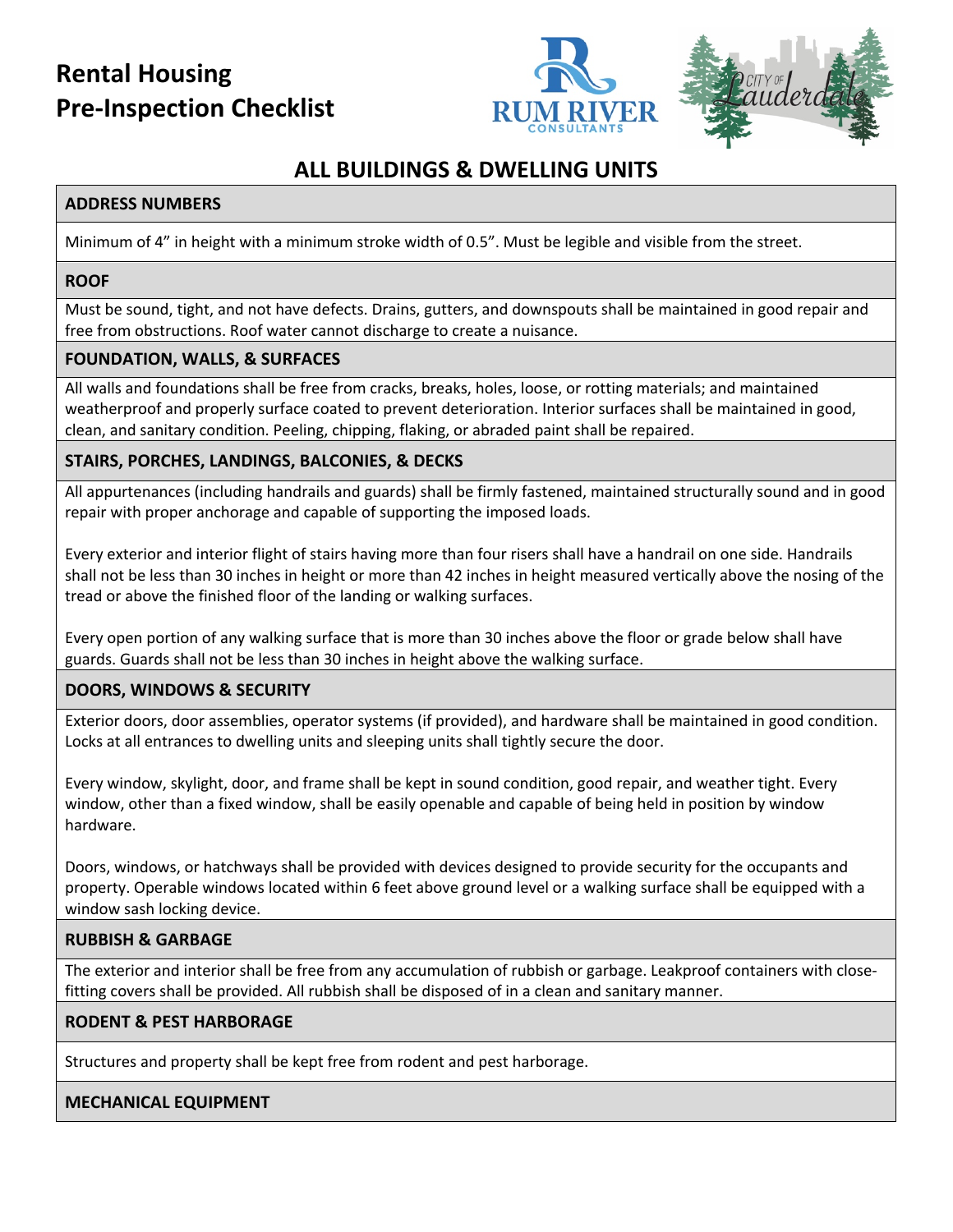Mechanical equipment, appliances, fireplaces, solid fuel-burning appliances, cooking appliances, and water heating appliances shall be properly installed and maintained in a safe working condition and shall be capable of performing the intended function. Required clearances to combustible materials shall be maintained.

#### **HEATING**

Dwellings shall be provided with heating facilities capable of maintaining a room temperature of 68°F in all habitable rooms. Cooking appliances nor portable unvented fuel-burning space heaters may be used to provide heating.

#### **PLUMBING**

Every dwelling unit shall contain its own bathtub or shower, lavatory, water closet, and kitchen sink that shall be maintained in a sanitary, safe, and working condition. Every sink, lavatory, bathtub, shower, drinking fountain, water closet, or other plumbing fixture shall be properly connected to either a public water system or to an approved private water system.

## **WATER HEATING**

Water heating facilities shall be properly installed, maintained and capable of providing an adequate amount of water to be drawn at every sink, lavatory, bathtub, shower, and laundry facility at a temperature not less than 110°F.

A gas-burning water heater shall not be in any bathroom, toilet room, bedroom or other occupied room normally kept closed, unless adequate combustion air is provided.

## **ELECTRICAL**

Electrical equipment, wiring, and appliances shall be properly installed and maintained in a safe manner.

Every public hall, interior stairway, toilet room, kitchen, bathroom, laundry, boiler, and furnace room shall contain not less than one electric luminaire.

Flexible cords shall not be used for permanent wiring or for running through doors, windows, cabinets, or concealed within walls, floors, or ceilings.

#### **SMOKE ALARMS**

An operable smoke alarm shall be provided and maintained in accordance with the manufacturer's instructions in each sleeping area, in every room in the path of the means of egress from the sleeping area to the door leading from the sleeping unit, in each story within the sleeping unit, including basements.

## **CARBON MONOXIDE ALARMS**

State Statute requires an operable carbon monoxide alarm be provided and maintained in accordance with the manufacturer. Alarm shall be placed within 10 feet of each room lawfully use for sleeping purposes. Alarm must either be hardwired into the electrical wiring, directly plugged into an electrical outlet without a switch, or battery powered. Tampering of the alarm by removal of batteries or pending inoperable in any way is prohibited.

## **OCCUPANCY LIMITATIONS**

Habitable spaces, hallways, corridors, laundry areas, bathrooms, toilet rooms, and habitable basement areas shall have a minimum clear ceiling height of 7 feet (see exemptions in IPMC 404.3).

Every bedroom shall contain not less than 70 sq. ft. and every bedroom occupied by more than one person shall contain not less than 50 sq. ft. of floor area for each occupant thereof. Bedrooms shall not constitute the only means of access to other bedrooms or habitable spaces and shall not serve as the only means of egress from other habitable spaces. Every bedroom shall have access to at least one water closet and one lavatory located in the same or adjacent story without passing through another bedroom. Kitchens and non-habitable spaces shall not be used for sleeping purposes. Dwelling units shall not be occupied by more occupants than permitted by the following minimum area requirements: